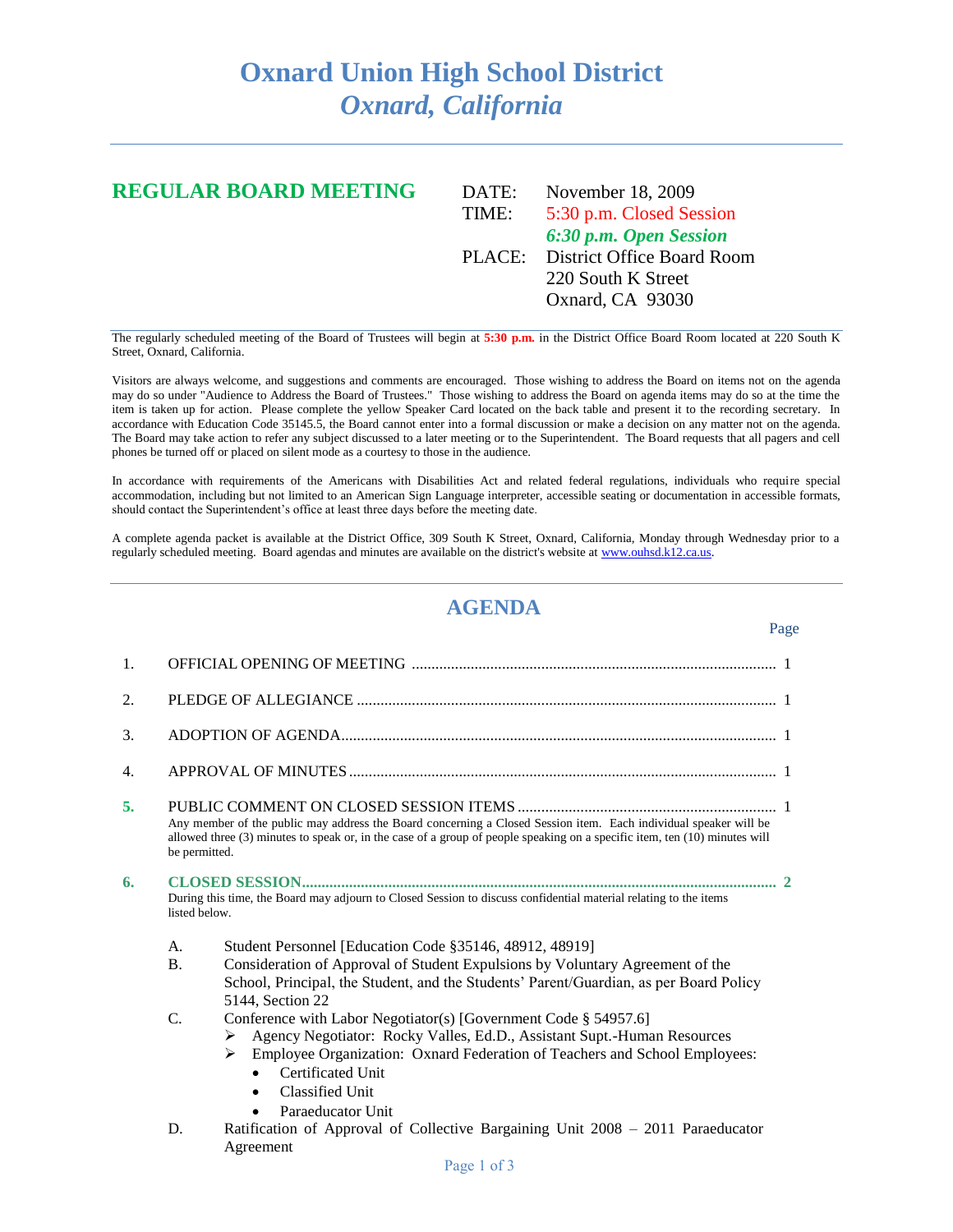Board Meeting Agenda

|     | November 18, 2009       |                                                                                                                                                                                                                                                                                                                                                                                                                                                                                                                                                                         |  |  |  |  |
|-----|-------------------------|-------------------------------------------------------------------------------------------------------------------------------------------------------------------------------------------------------------------------------------------------------------------------------------------------------------------------------------------------------------------------------------------------------------------------------------------------------------------------------------------------------------------------------------------------------------------------|--|--|--|--|
| 6.  |                         | Page<br><b>CLOSED SESSION</b><br>2                                                                                                                                                                                                                                                                                                                                                                                                                                                                                                                                      |  |  |  |  |
|     | Е.                      | Conference with Real Property Negotiator [Government Code § 54956.8]<br>V.C. Parcel #156-0-180-345 (formerly 156-0-180-305 and -325)<br>Property:<br><b>Agency Negotiator:</b><br>Randy Winton, Assistant Superintendent- Business Services;<br>Deanna Rantz, Director-Purchasing; Jeff Hoskinson, Legal Counsel                                                                                                                                                                                                                                                        |  |  |  |  |
|     | F.                      | Payment and Terms of Payment for Lease of Identified Property<br><b>Under Negotiation:</b><br>Conference with Legal Counsel - Anticipated Litigation [Government Code §54956.9(b)]<br>Significant exposure to litigation one (1) case. Proposed Adolfo Camarillo High<br>School Theatre.                                                                                                                                                                                                                                                                                |  |  |  |  |
| 7.  |                         | $(6:30 p.m. - Time Approximate)$                                                                                                                                                                                                                                                                                                                                                                                                                                                                                                                                        |  |  |  |  |
| 8.  |                         |                                                                                                                                                                                                                                                                                                                                                                                                                                                                                                                                                                         |  |  |  |  |
|     |                         | Receipt of Initial Contract Proposal                                                                                                                                                                                                                                                                                                                                                                                                                                                                                                                                    |  |  |  |  |
|     |                         | Employee Organization: California School Employees Association                                                                                                                                                                                                                                                                                                                                                                                                                                                                                                          |  |  |  |  |
|     |                         | Campus Supervisor #260                                                                                                                                                                                                                                                                                                                                                                                                                                                                                                                                                  |  |  |  |  |
| 9.  |                         |                                                                                                                                                                                                                                                                                                                                                                                                                                                                                                                                                                         |  |  |  |  |
|     |                         | Those persons wishing to address the Board may do so at this time by completing a yellow Speaker Card, located on<br>the back table, and presenting it to the recording secretary. Please address your comments to the Board President.<br>Individual presentations are limited to three (3) minutes each, or in the case of a group of people speaking on a<br>specific item, ten (10) minutes will be permitted. Please refer to the complete text of Oxnard Union High School<br>District Board Policy 910: Procedures for Communicating with the Board of Trustees. |  |  |  |  |
| 10. |                         |                                                                                                                                                                                                                                                                                                                                                                                                                                                                                                                                                                         |  |  |  |  |
|     | A.                      | Board Recognition: Ms. Janet Ramsey, School Nurse, Oxnard High School, Dr. Bob<br>Carter, Interim Superintendent                                                                                                                                                                                                                                                                                                                                                                                                                                                        |  |  |  |  |
|     | Β.                      | Board Recognition: 2008-2009 Employees of the Year, Dr. Rocky Valles, Assistant<br>Superintendent-Human Resources                                                                                                                                                                                                                                                                                                                                                                                                                                                       |  |  |  |  |
|     | C.                      | Special Report: Rio Mesa High School International Baccalaureate Program, Ms.<br>Martha Mutz, Assistant Superintendent-Educational Services                                                                                                                                                                                                                                                                                                                                                                                                                             |  |  |  |  |
|     | D.                      | Special Report: Dropout Recovery Efforts, Ms. Martha Mutz, Assistant Superintendent-<br><b>Educational Services</b>                                                                                                                                                                                                                                                                                                                                                                                                                                                     |  |  |  |  |
|     | Ε.                      | Development of Various Master Plans: Dr. Bob Carter, Interim Superintendent                                                                                                                                                                                                                                                                                                                                                                                                                                                                                             |  |  |  |  |
|     | F.                      | Regular Report: Bryant Jones, Student Representative to the Board of Trustees                                                                                                                                                                                                                                                                                                                                                                                                                                                                                           |  |  |  |  |
| 11. | <b>CONSENT CALENDAR</b> |                                                                                                                                                                                                                                                                                                                                                                                                                                                                                                                                                                         |  |  |  |  |
|     | A.                      |                                                                                                                                                                                                                                                                                                                                                                                                                                                                                                                                                                         |  |  |  |  |
|     | <b>B.</b>               | Consideration of Approval of Student Expulsion by Voluntary Agreement of the School<br>Principal, the Student, and the Students' Parent/Guardian, as per Board Policy 5144,                                                                                                                                                                                                                                                                                                                                                                                             |  |  |  |  |
|     | C.                      | Consideration of Final Approval of Oxnard High School Trip Request for 14 Students<br>and Two Chaperones to Attend Basketball Tournament in Logan, Utah, December 27-31,                                                                                                                                                                                                                                                                                                                                                                                                |  |  |  |  |
|     | D.                      | Consideration of Approval of Single School Plans for Student Achievement, 2009-2010 4                                                                                                                                                                                                                                                                                                                                                                                                                                                                                   |  |  |  |  |
|     | Ε.                      | Consideration of Waiver of California High School Exit Exam (CAHSEE) Requirements                                                                                                                                                                                                                                                                                                                                                                                                                                                                                       |  |  |  |  |
|     | F.                      | Consideration of Approval of a Donation of One Chevy Silverado Truck and One Honda<br>ATV to Oxnard Union High School District for Use by Oxnard High School Band  4                                                                                                                                                                                                                                                                                                                                                                                                    |  |  |  |  |
|     | G.                      | Consideration to Award Bid #506-09/10 COPS Grant SOS Camera System to West Beach                                                                                                                                                                                                                                                                                                                                                                                                                                                                                        |  |  |  |  |
|     | Η.                      | Consideration of Written and Oral Proposals for Lease of the Future Camarillo High                                                                                                                                                                                                                                                                                                                                                                                                                                                                                      |  |  |  |  |
|     |                         |                                                                                                                                                                                                                                                                                                                                                                                                                                                                                                                                                                         |  |  |  |  |